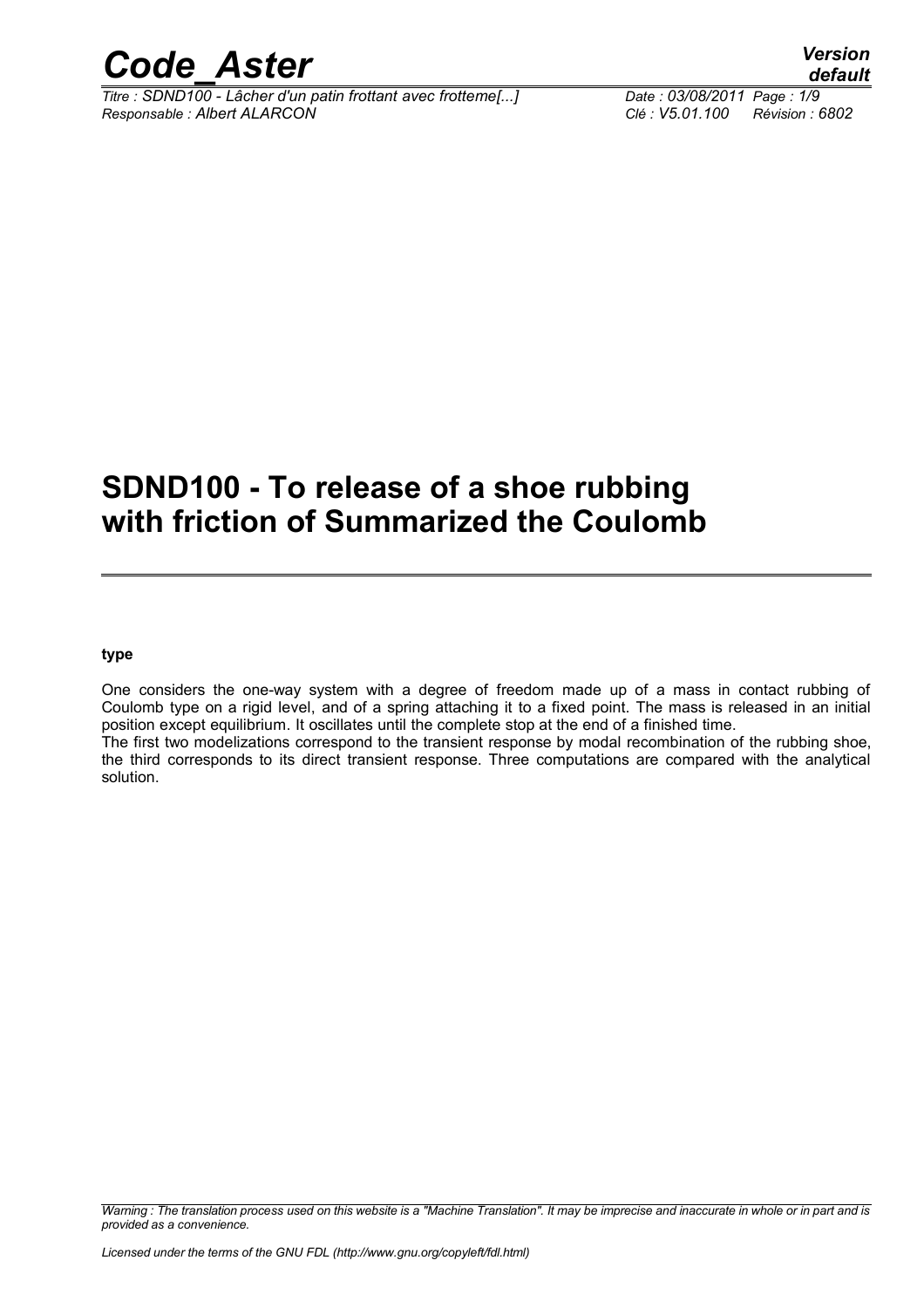*Titre : SDND100 - Lâcher d'un patin frottant avec frotteme[...] Date : 03/08/2011 Page : 2/9 Responsable : Albert ALARCON Clé : V5.01.100 Révision : 6802*

### **1 Problem of reference**

### **1.1 Geometry**



Direction of displacement:  $\theta = 45^\circ$  in the plane *XY* 

### **1.2 Material properties**

Stiffness of spring: *k*=10000 *N* /*m* Point mass: *m*=1*kg* Gravity:  $g = 10 m/s^2$ Coefficient of Coulomb:  $\mu=0,1$ 

### **1.3 Boundary conditions and loadings**

the system rests on the plane  $Z=0$  on which it can slip with a coefficient of kinetic friction of Coulomb of  $\mu=0,1$ .

### **1.4 Initial conditions**

initial Displacement of the mass:  $r_0=0.85$  *mm* according to the direction  $\theta$ . Initial velocity null.

*default*

*Warning : The translation process used on this website is a "Machine Translation". It may be imprecise and inaccurate in whole or in part and is provided as a convenience.*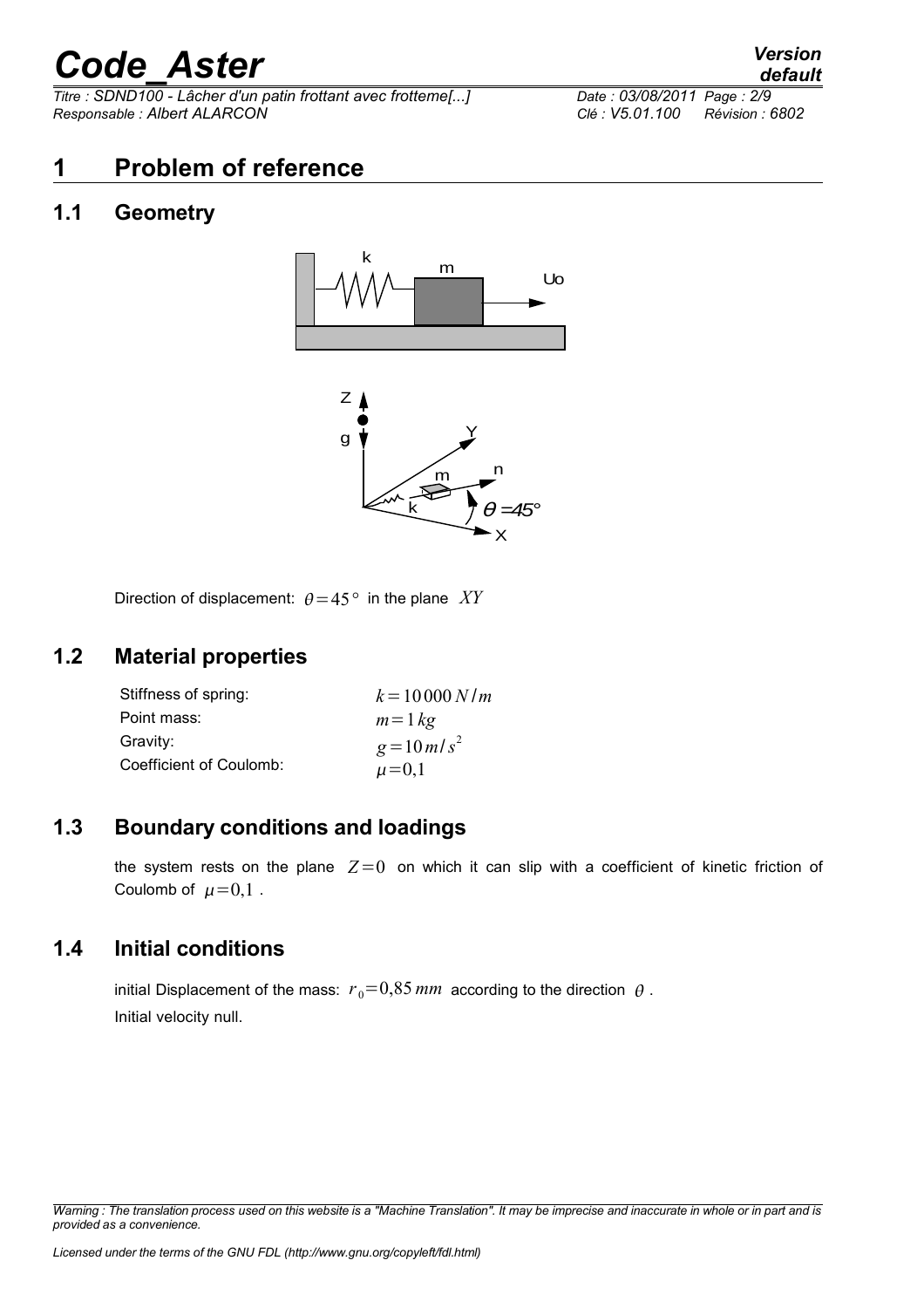*Titre : SDND100 - Lâcher d'un patin frottant avec frotteme[...] Date : 03/08/2011 Page : 3/9 Responsable : Albert ALARCON Clé : V5.01.100 Révision : 6802*

### **2 Reference solution**

### **2.1 Method of calculating used for the reference solution**

For a system without damping, the differential equation to solve is written:

$$
\begin{cases}\nm\ddot{r} + k\,r = \mu \left|F_n\right| & \text{with } F_n = -mg\,\text{sign}(\dot{r}) \\
r(t=0) = r_0 \ge 0 \\
\dot{r}(t=0) = 0\n\end{cases}
$$

One shows [bib1] that the solution of the differential equation is written:

$$
r(t) = \frac{\mu |F_n|}{k} + (r_0 - \frac{\mu |F_n|}{k}) \cos \omega_0 t
$$

The amplitude of the extrema, which all come them  $t_{n+1} = \frac{n\pi}{n}$  $\frac{\partial}{\partial \omega_0}$ , obeys the model of following recurrence:

$$
r(t_{n+1}) = (-1)^n \left[ r_0 - \frac{\mu |F_n|}{k} \right] \cos \omega_0 t
$$
  
with  $n = 1, 2, ..., N$  such as  $\left| \frac{r(t_{n+1})}{r_0} \right| < \frac{\mu |F_n|}{k r_0}$ 

motion stops when  $|−$  $r(t_{n+1})$  $\left| \frac{f_{n+1}}{r_0} \right| < \frac{\mu |F_n|}{k r_0}$  $kr_{0}$ with the position  $r(t_{n+1})$ .

### **2.2 Results of reference**

Values of displacements in the direction  $\theta$  for times of change of sign velocity (  $r(t_1)$ ,  $r(t_2)$ , ...,  $r(t_5)$  established above).

### **2.3 Uncertainty on the analytical**

solution Solution.

### **2.4 Bibliographical references**

F. AXISA - Méthodes d'analyze in nonlinear dynamics of structures: non-linearities of contact - Courses IPSI from May 28th to May 30th, 1991

*Warning : The translation process used on this website is a "Machine Translation". It may be imprecise and inaccurate in whole or in part and is provided as a convenience.*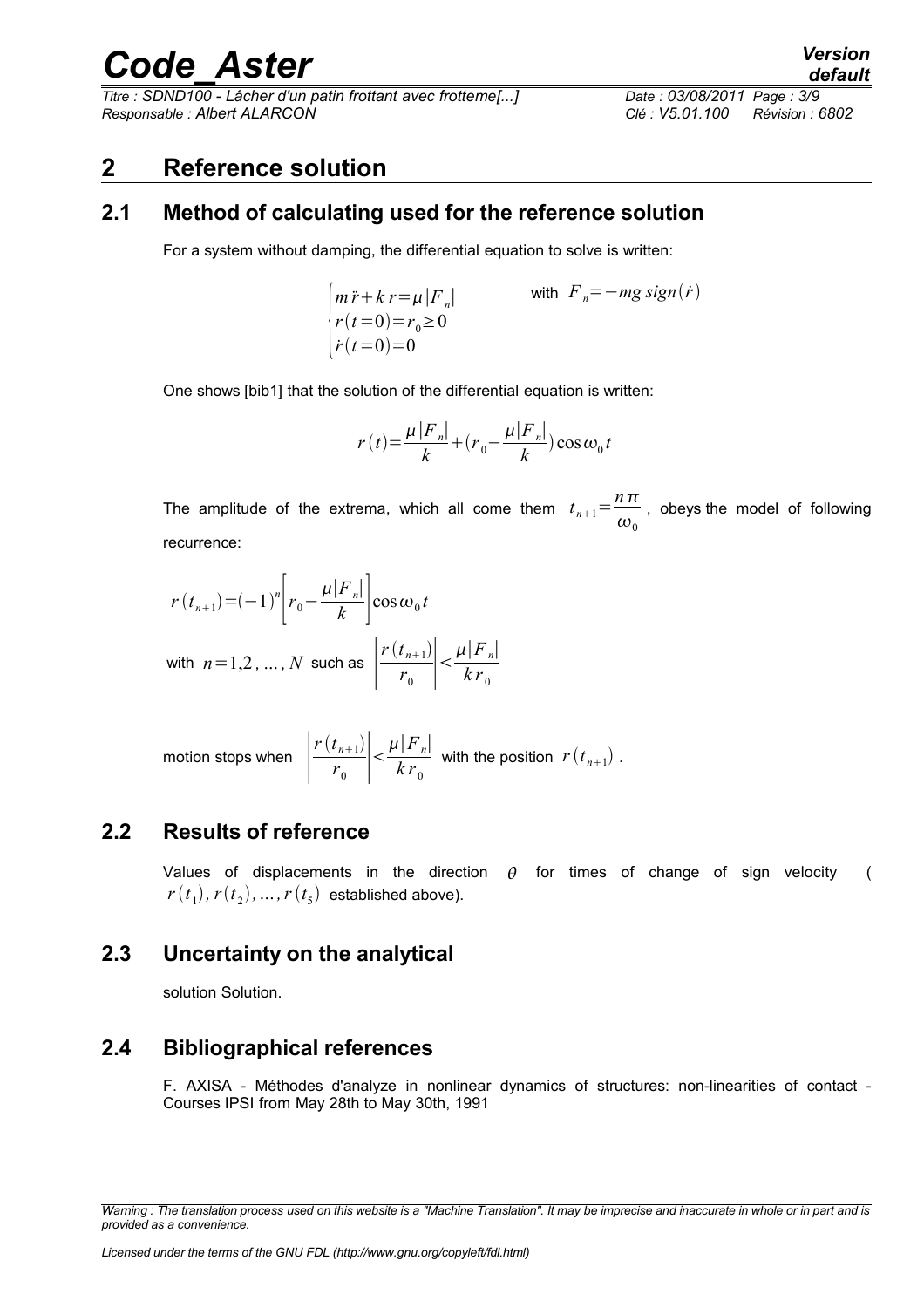*Titre : SDND100 - Lâcher d'un patin frottant avec frotteme[...] Date : 03/08/2011 Page : 4/9 Responsable : Albert ALARCON Clé : V5.01.100 Révision : 6802*

### **3 Modelization A**

### **3.1 Characteristic of the modelization**

element of type a DIS T on a mesh POI1 are used to model the system. Conditions of relations between degrees of freedom are employed to impose with motion being oneway in the direction  $\theta$ :

LIAISON DDL =  $F$  (NOEUD = ("NO1", "NO1"),  $DDL = (``DX'' "DY'')$ , COEF MULT =  $(0.707, -0.707)$ , COEF IMPO =  $0.$ )

An obstacle of the type  $PLAN_Z$  (two parallel planes separated by a clearance) is used to simulate the slip surface. One chooses to take for generator of this plane the axis  $Ov$ , that is to say NORM\_OBST  $= (0, 1, 1, 0)$ . The origin of the obstacle is ORIG OBST =  $(0, 0, 1, 1)$ . It remains to define its clearance which gives the half - spacing between the planes.

So that there exists a reaction force of the plane on the system it is necessary that this last is slightly inserted in the plane obstacle of a distance  $|\delta n|$  such as:  $F_n = K_n \cdot \delta n$ 

Like  $F_n = mg$  , one has then  $\delta n = mg/K_n$ .

One has considered stiffness of shock normal of 20 *N* / *m* (fictitious stiffness which has meaning only to generate a reaction force of the plane on the system), one thus has  $\delta n=0.5$ . Obstacle PLAN Z having for origin  $Z=1$  and the solid being in  $Z=0$ ; a clearance of  $0.5m$  will create a depression  $\delta n = 0.5$ *m* from where JEU: 0.5

tangential Stiffness of shock:  $K<sub>T</sub> = 400 000 N/m$  : it is large in front of the stiffness of the oscillator so that the phase of stop is modelled correctly.

Time step used for temporal integration:  $5.10^{-4s}$ .

### **3.2 Characteristics of the mesh**

Many nodes: 1 Number of meshes and types: 1 POI1

*Warning : The translation process used on this website is a "Machine Translation". It may be imprecise and inaccurate in whole or in part and is provided as a convenience.*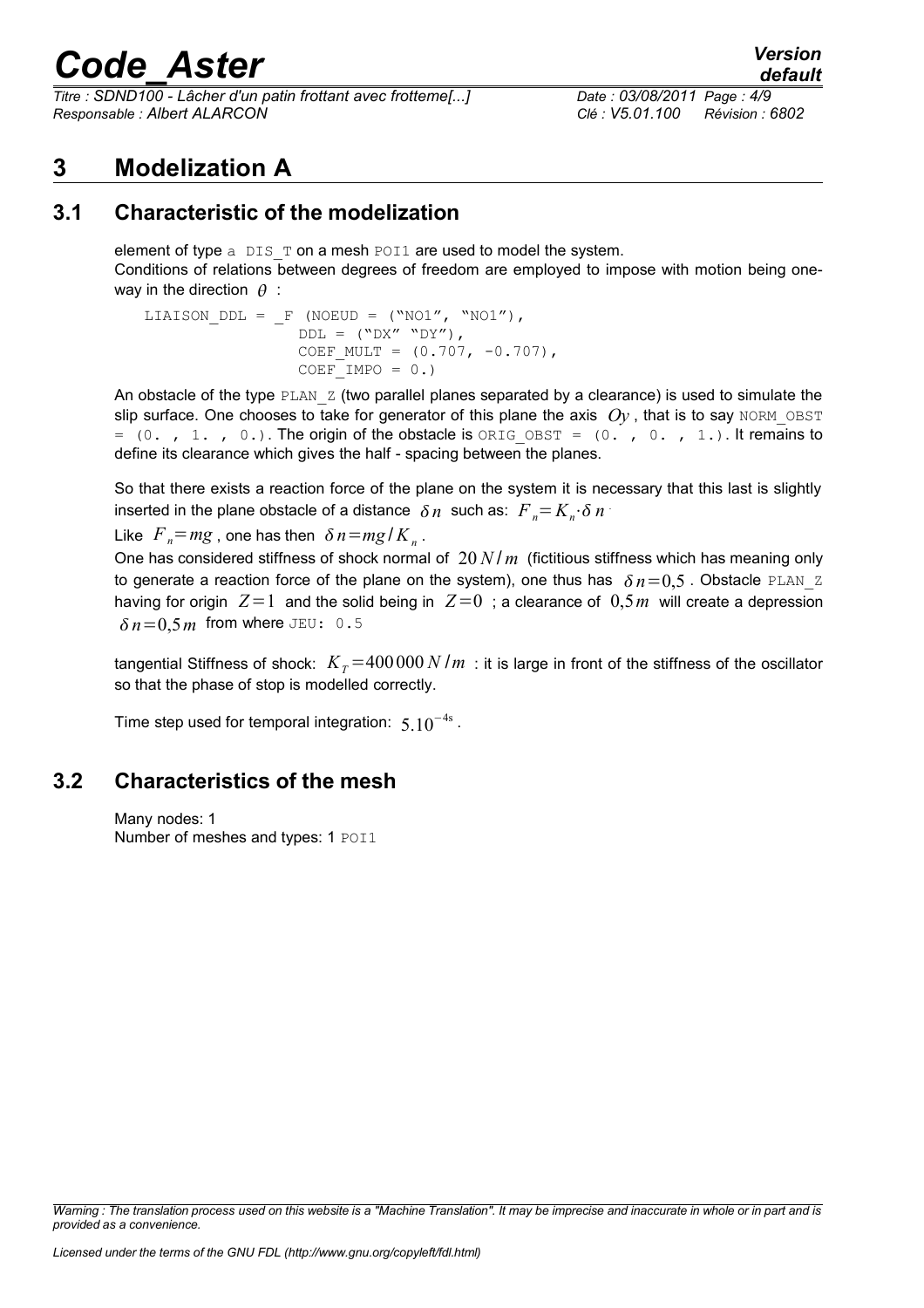*Titre : SDND100 - Lâcher d'un patin frottant avec frotteme[...] Date : 03/08/2011 Page : 5/9 Responsable : Albert ALARCON Clé : V5.01.100 Révision : 6802*

### **3.3 Quantities tested and Values**

results of displacements (in meters) in the direction  $\theta$  for times of change of sign the velocity over the period of time  $(0, 0.3s)$ .

| <b>Identification</b> | time(S)                 | <b>Reference</b> |
|-----------------------|-------------------------|------------------|
| $DY = r2 cos 45$      | $\pi$ ×10 <sup>-2</sup> | – 4.596E-4       |
| $DY = r3 cos 45$      | $2\pi\times10^{-2}$     | 3.182E-4         |
| $DY = r4 \cos 45$     | $3\pi\times10^{-2}$     | $-1.768F-4$      |
| $DY = r5 cos 45$      | $4\pi \times 10^{-2}$   | 3.536E-5         |

One presents Ci below the evolution of displacement and the velocity at the point *NO1*





Displacement of the point *NO1*

Velocity of the point *NO1*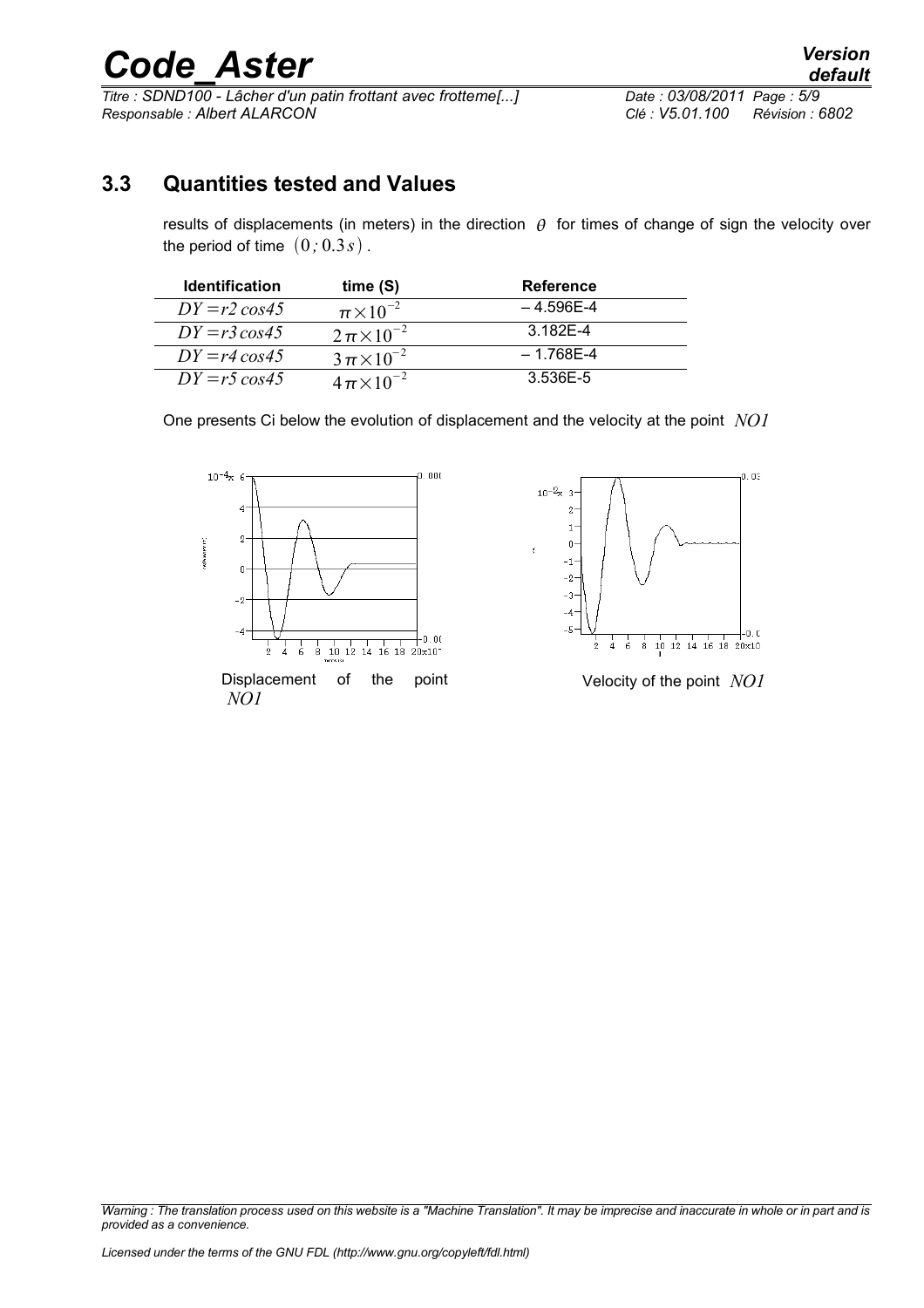*Titre : SDND100 - Lâcher d'un patin frottant avec frotteme[...] Date : 03/08/2011 Page : 6/9 Responsable : Albert ALARCON Clé : V5.01.100 Révision : 6802*

### **4 Modelization B**

### **4.1 Characteristic of the modelization**

In the modelization B, one regards the shoe and the plane as two mobile structures. Each structure is then modelled by a node and element of type a POI1. The node *NO2* is supposed to be blocked, it materializes the plane of friction. One imposes conditions of relations between degrees of freedom on the node *NO1* (which models the shoe) so that motion is one-way in the direction  $\theta$ .

An obstacle of the type  $BI$   $PLAN$   $Z$  (two mobile parallel planes separated by a clearance) is used to simulate the slip surface. One chooses to take for generator of this plane axis OY, that is to say NORM OBST =  $(0. , 1. , 0.)$ . By default, the origin of the obstacle is located at semi distance from the nodes *NO1* and *NO2*. It remains to define parameters DIST 1 and DIST<sub>1</sub>2 which represent the thickness of matter around the nodes of shock.

So that there exists a reaction force of the plane on the system it is necessary that this last is slightly inserted in the plane obstacle of a distance  $|\delta n|$  such as:  $F_n = K_n \cdot \delta n$  :

Like  $F_n = mg$  , one has then  $\delta n = mg/K_n$ .

One has considered stiffness of shock normal of 20 *N* / *m* (fictitious stiffness which has meaning only to generate a reaction force of the plane on the system), one thus has  $\delta n = 0.5 m$ . Knowing that the two nodes  $NOI$  and  $NO2$  are geometrically confused, one chooses for example DIST  $1 =$ DIST  $2 = \delta n/2$ .

Tangential stiffness of shock:  $K_T = 400000 N/m$ : it is large in front of the stiffness of the oscillator so that the phase of stop is modelled correctly.

Time step used for temporal integration: 5.10<sup>−</sup><sup>4</sup> *s* .

### **4.2 Characteristics of the mesh**

Many nodes: 2 Number of meshes and types: 2 POI1

### **4.3 Quantities tested and Values**

results of displacements (in meters) in the direction of the oscillator for times of change of sign the velocity over the period of time  $(0:0.3s)$ .

| <b>Identification</b> | time(S)                 | <b>Reference</b> |
|-----------------------|-------------------------|------------------|
| $DY = r2 cos 45$      | $\pi$ ×10 <sup>-2</sup> | $-4.596E-4$      |
| $DY = r3 \cos 45$     | $2\pi\times10^{-2}$     | 3.182E-4         |
| $DY = r4 \cos 45$     | $3 \pi \times 10^{-2}$  | – 1.768E-4       |
| $DY = r5 cos 45$      | $4\pi \times 10^{-2}$   | 3.536E-5         |

*Warning : The translation process used on this website is a "Machine Translation". It may be imprecise and inaccurate in whole or in part and is provided as a convenience.*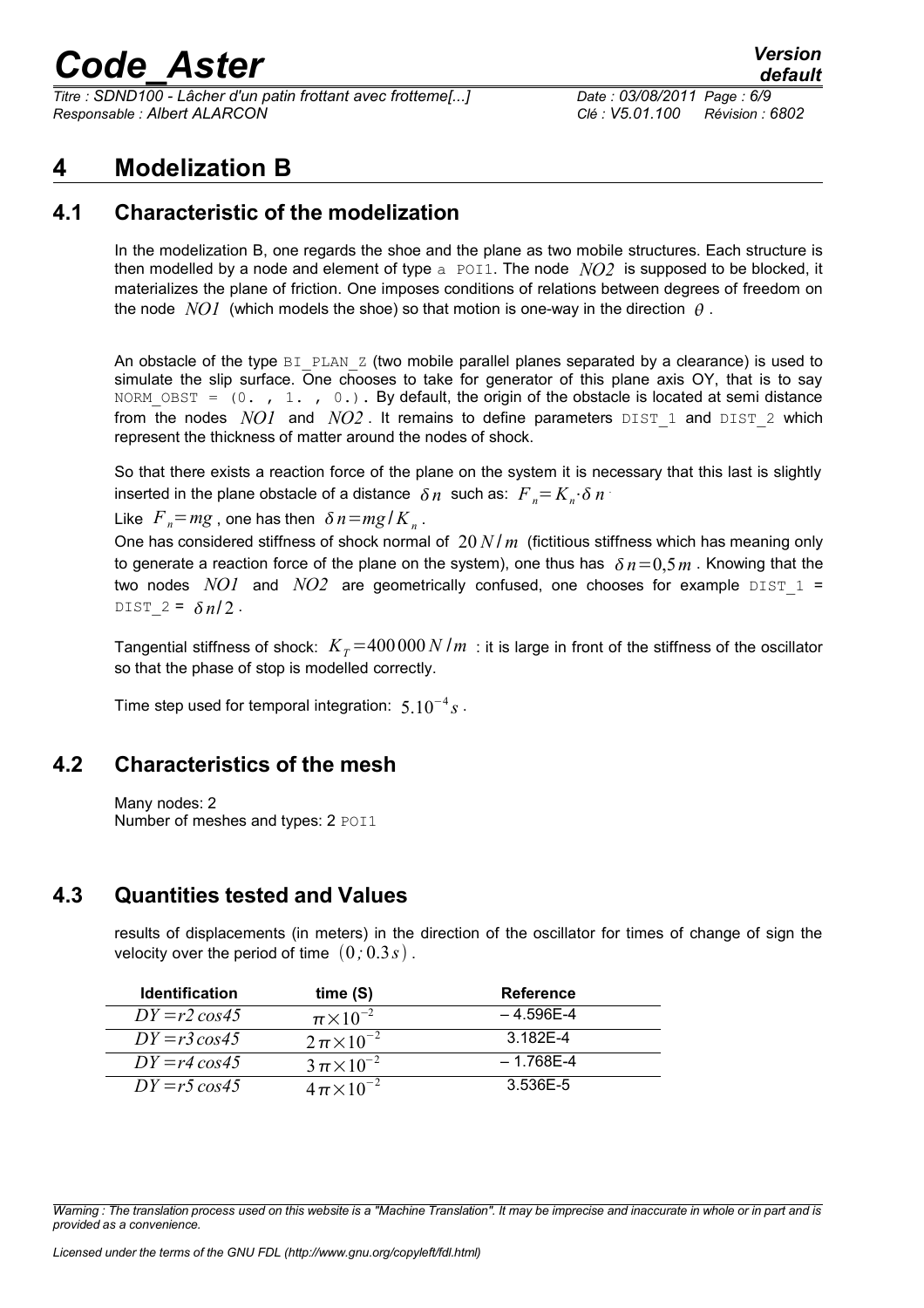*Titre : SDND100 - Lâcher d'un patin frottant avec frotteme[...] Date : 03/08/2011 Page : 7/9 Responsable : Albert ALARCON Clé : V5.01.100 Révision : 6802*

### **5 Modelization C**

### **5.1 Characteristic of the modelization**

This modelization corresponds to the direct transient response of the rubbing shoe.

The normal direction of contact is the local axis *X* which corresponds in the case test to the total axis *Z* . The slip surface is the local plan  $(Y, Z)$  is the plane  $(X, Y)$  in the total reference. One thus directs the element of shock to a node, with key word ORIENTATION of operator AFFE\_CARA\_ELEM in the following way:

ORIENTATION= \_F (MAILLE=' EL1', CARA: "VECT\_X\_Y", VALE =  $(0. , 0. , -1. , 0. , 1. , 0.$ 

to be able to obtain a reaction force of the plane on the system it is necessary that this last is slightly inserted in the plane obstacle of a distance  $\delta n$  such as:  $F_n = K_n \cdot \delta n$ .

The reaction balances the weight of the shoe, one thus has:  $\overline{F}_n$ = $mg$  i.e  $\delta n$ = $mg/K_n$ .

One has considered stiffness of shock normal of 20 *N* / *m* (fictitious stiffness which has meaning only to generate a reaction force of the plane on the system), one thus has  $\delta n = 0.5$  from where DIST 1  $= 0.5.$ 

The tangential stiffness of shock considered is  $K<sub>T</sub> = 400000 N/m$ , the coefficient of Coulomb is worth 0,1.

The constitutive law of shock is thus in the following way defined in DEFI\_MATERIAU :

DIS CONTACT = F (RIGI NOR= 20. , DIST  $1 = 0.5$ , RIGI TAN =  $400000$ .  $COULOMB = 0.1$ 

One time step uses one 5.10<sup>−</sup><sup>4</sup> *s* for temporal integration.

### **5.2 Characteristics of the mesh**

Many nodes: 1 Number of meshes and types: 1 POI1

### **5.3 Quantities tested and Values**

results of displacements in the direction of the oscillator for approximate times of change of sign the velocity over the period of time  $(0, 0.2s)$ .

| <b>Identification</b> | times $(S)$             | <b>Reference</b> |
|-----------------------|-------------------------|------------------|
| $DY = r2 \cos 45$     | $\pi$ ×10 <sup>-2</sup> | – 4.585E-04      |
| $DY = r3 cos 45$      | $2\pi\times10^{-2}$     | 3.173E-04        |
| $DY = r4 \cos 45$     | $3 \pi \times 10^{-2}$  | – 1.754E-04      |
| $DY = r5 cos45$       | $4\pi\times10^{-2}$     | 3.550E-05        |

*Warning : The translation process used on this website is a "Machine Translation". It may be imprecise and inaccurate in whole or in part and is provided as a convenience.*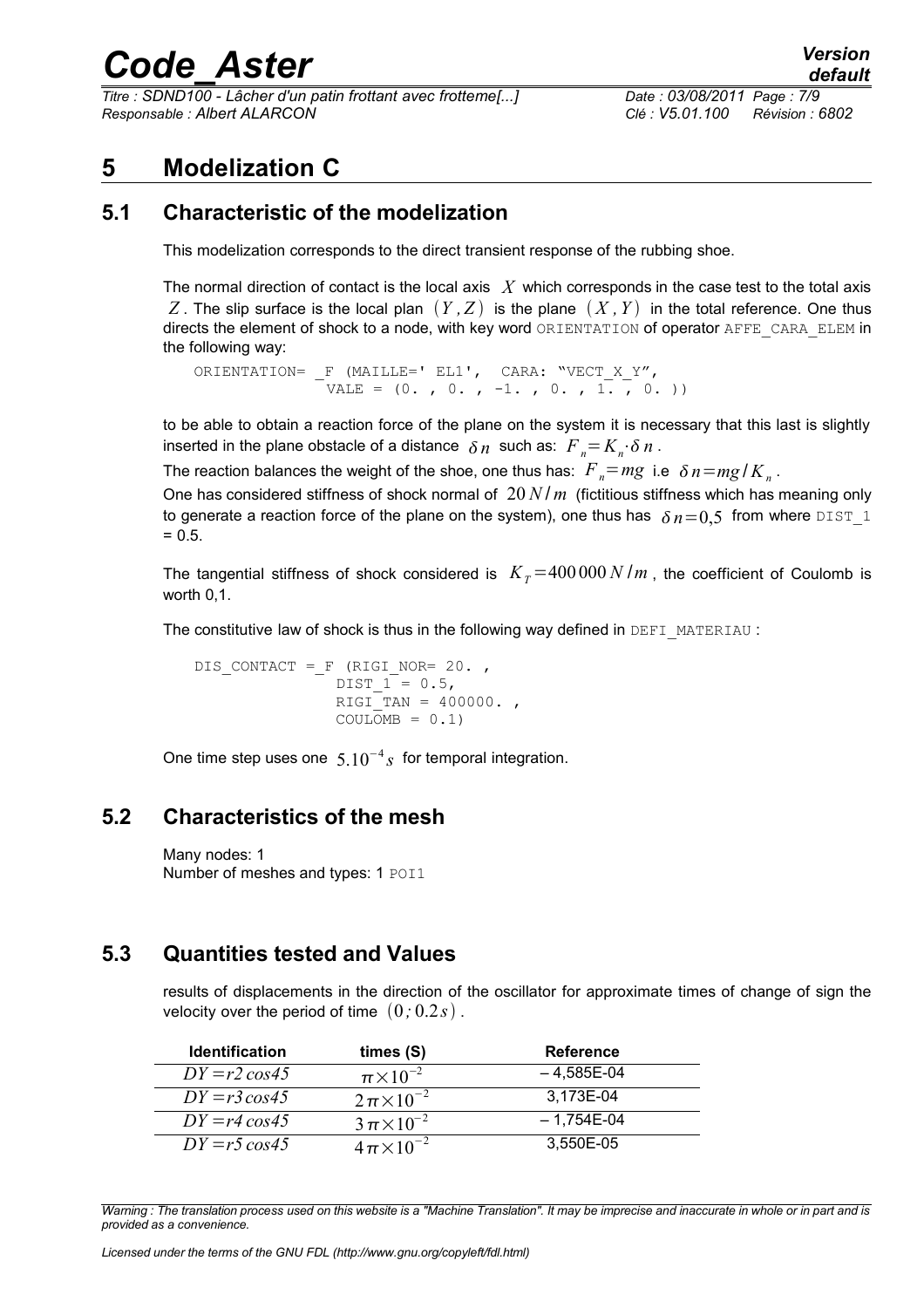*Titre : SDND100 - Lâcher d'un patin frottant avec frotteme[...] Date : 03/08/2011 Page : 8/9 Responsable : Albert ALARCON Clé : V5.01.100 Révision : 6802*

*default*

*Warning : The translation process used on this website is a "Machine Translation". It may be imprecise and inaccurate in whole or in part and is provided as a convenience.*